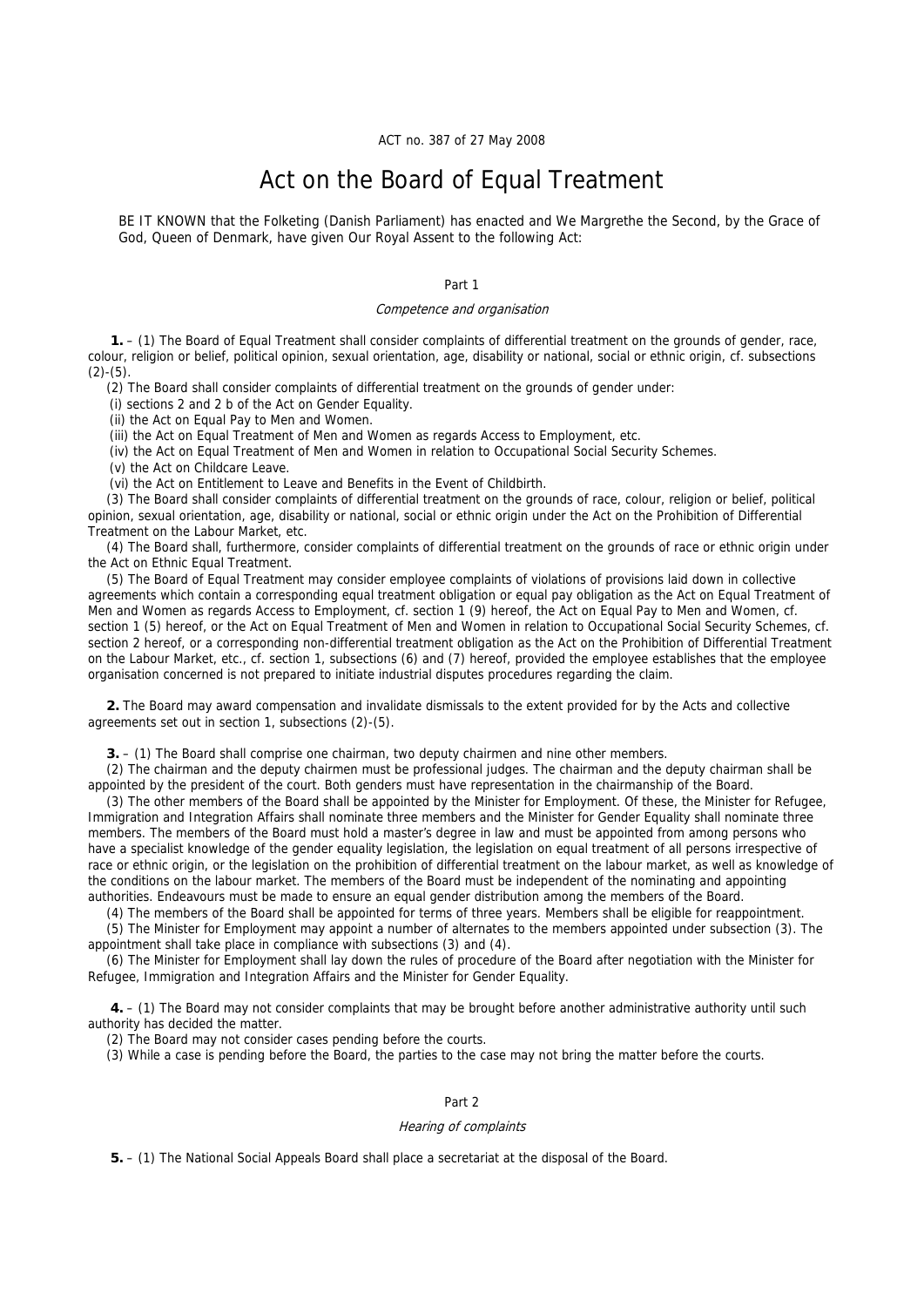(2) The Secretariat shall prepare the Board's consideration of complaints. The complaints shall be considered on a written basis.

(3) The Secretariat may request the parties to the case to contribute to clarifying the matter. If one of the parties fails to comply with the request within the stipulated time limit, a new time limit shall be stipulated. If the request to respond is not complied with, the Board may resolve that the matter can be decided on the existing basis.

(4) The Secretariat may dismiss complaints that are not deemed suitable for consideration by the Board. This decision may be appealed against to the Board.

**6.** – (1) Where a complaint is considered by the Board, one member of the chairmanship and two other members of the Board shall participate. The decision of the Board shall be taken by simple majority.

(2) The chairman may decide that another two members of the Board must participate in the consideration of cases of general public importance.

**7.** – (1) The Board may obtain opinions from experts in connection with the consideration of a complaint.

(2) When considering cases of violations of provisions laid down in collective agreements, cf. section 1 (5), the Board must obtain a statement from the parties to the agreement concerned before a decision is made.

 **8.** The Board may refuse to consider a complaint if it must be deemed obvious that the Board will not find in favour of the complainant.

**9.** – (1) Decisions taken by the Board may not be appealed against to any other administrative authority.

(2) Decisions taken by the Board shall be recorded and published in anonymised form. The reason for the decision must appear from the records. If a decision is not unanimous, information regarding the casting of votes and the reason for the casting of votes shall be recorded.

**10.** The Board may decide that a case on which a decision has been made must be reopened if special reasons speak in favour of this.

**11.** The complainant may withdraw the complaint until a decision has been made on the case. If the defendant satisfies the complainant's claim during the consideration of the case, or if the parties agree to settle and finally resolve the matter, the case shall lapse.

**12.** – (1) Once the Board has decided on a complaint, the Secretariat shall inform the parties of the possibility of bringing the matter before the courts.

(2) Where the decisions made by the Board and the settlements made with the assistance of the Board are not observed, the Board, at the request of the complainant and on behalf of the complainant, must bring the matter before the courts.

**13.** The Board shall submit an annual report on its activities.

# Part 3

#### Commencement, etc.

**14.** – (1) The Act shall come into force on 1 January 2009.

(2) The chairman of the Board shall be appointed for an initial term of four years.

(3) Matters brought before the Gender Equality Board or the Complaints Committee for Ethnic Equal Treatment at the time of commencement of this Act shall be transferred to the Board for further consideration.

**15.** The following amendments shall be made to the Act on Gender Equality, cf. Consolidation Act no. 1095 of 19 September 2007:

**1.** After section 3 c, there shall be added in Part 2:

### »Hearing of complaints

**3 d.** Complaints of violations of the prohibition of differential treatment on the grounds of gender, cf. sections 2 and 2 b shall be considered by the Board of Equal Treatment.«

**2.** Part 6 shall be repealed.

**16.** The following amendments shall be made to Act no. 374 of 28 May 2003 on Ethnic Equal Treatment as amended by section 11 of Act no. 554 of 24 June 2005:

**1.** The heading of *Part 4* shall read as follows: